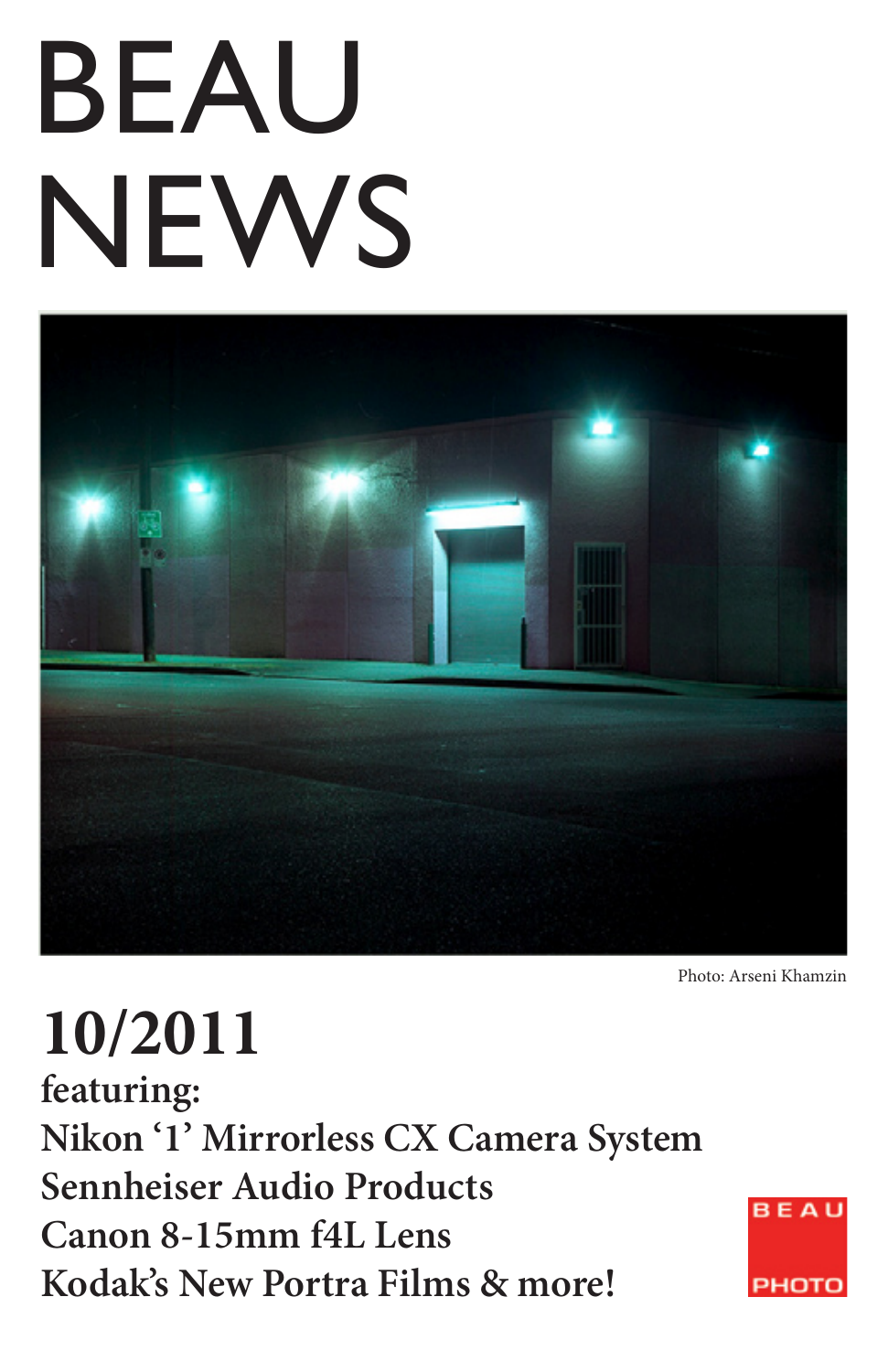#### DIGITAL MIKE M.

#### *HUGE 5D Mark II price drop & lots of Canon rebates!*

Canon has recently dropped the price on the 5D Mark II substantially. After the current \$300 rebate, you can now get a **5D Mark II for only \$1999.99** and a kit with the **EF 24-105mm f/4L IS zoom for \$2799.99**. Wow!

*In addition*, there are new lens rebates as well and even increased rebates when you bundle a 5D Mark II with another lens! For all the details see here…

**http://beauphoto.blogspot.com/2011/09/ canon-rebates-for-october.html**

#### *Announced: Nikon '1' Mirrorless CX Camera System*



It finally happened. After months and months of rumors and "semi-official" announcements of intent, Nikon has

launched their new "Nikon 1" CX format mirrorless interchangeable lens camera system. There were two bodies announced but the one 1 body (hmm, naming it '1' could end up being confusing!) likely of interest to pros and semipros will likely be the **V1**, which also includes a built-in EVF (electronic viewfinder) a new style of accessory shoe that can take dedicated flash units, a GPS module, microphone as well as a video-light and more down the road.

Nikon had full-frame (FX), 1.5x crop sensors called DX and now the new CX sensors which have a 2.7x crop factor. Whoa, that's small!

Or is it? Well it is still way larger than a P&S sensor but is indeed a little smaller than their Panasonic and Olympus competition - Micro 4/3 sensors have a 2.0x crop factor. With a modest 10 mega pixel sensor though, low-light/ high-ISO performance should be quite good, and Nikon has had an excellent track record in that regard the last few years.

One key item that will likely be of major interest is a new silent-shutter mode. Even the small Panasonic and Olympus cameras have loud shutters and specifically, as an example, they would be too loud to use on a movie set without a sound blimp. However the new '1' cameras have a mode where they will electronically control the exposure without the use of shutter curtains (assuming you are not using a flash), so they might effectively be dead silent when shooting. I have not seen one, or tested one yet, so I cannot be sure this silent mode works in all the required situations but it sounds very promising... or should I say "doesn't sound"! This might be the perfect second camera to use on a movie set. At the moment, the lenses that are being released are relatively slow, in terms of f-stop (brightness) but there will be a lens adapter to allow the use of fast Nikkor FX or DX lenses as well, although the 2.7x crop factor may limit its usefulness somewhat. However, imagine shooting with the 85mm f/1.4... you will effectively get a 230mm f/1.4!

Another item of great interest will be this camera's prowess at recording HD video. I cannot be sure yet, but it may just be the best video/stills camera (can't call it a video DSLR since it does not have a reflex mirror!) that Nikon has made yet, based on its specifications. Lastly, one clear advantage of the smaller 2.7x crop factor CX sensor is that it will allow much smaller lenses and bodies, although at the moment, the new products aren't pushing the miniaturization too far since it would obviously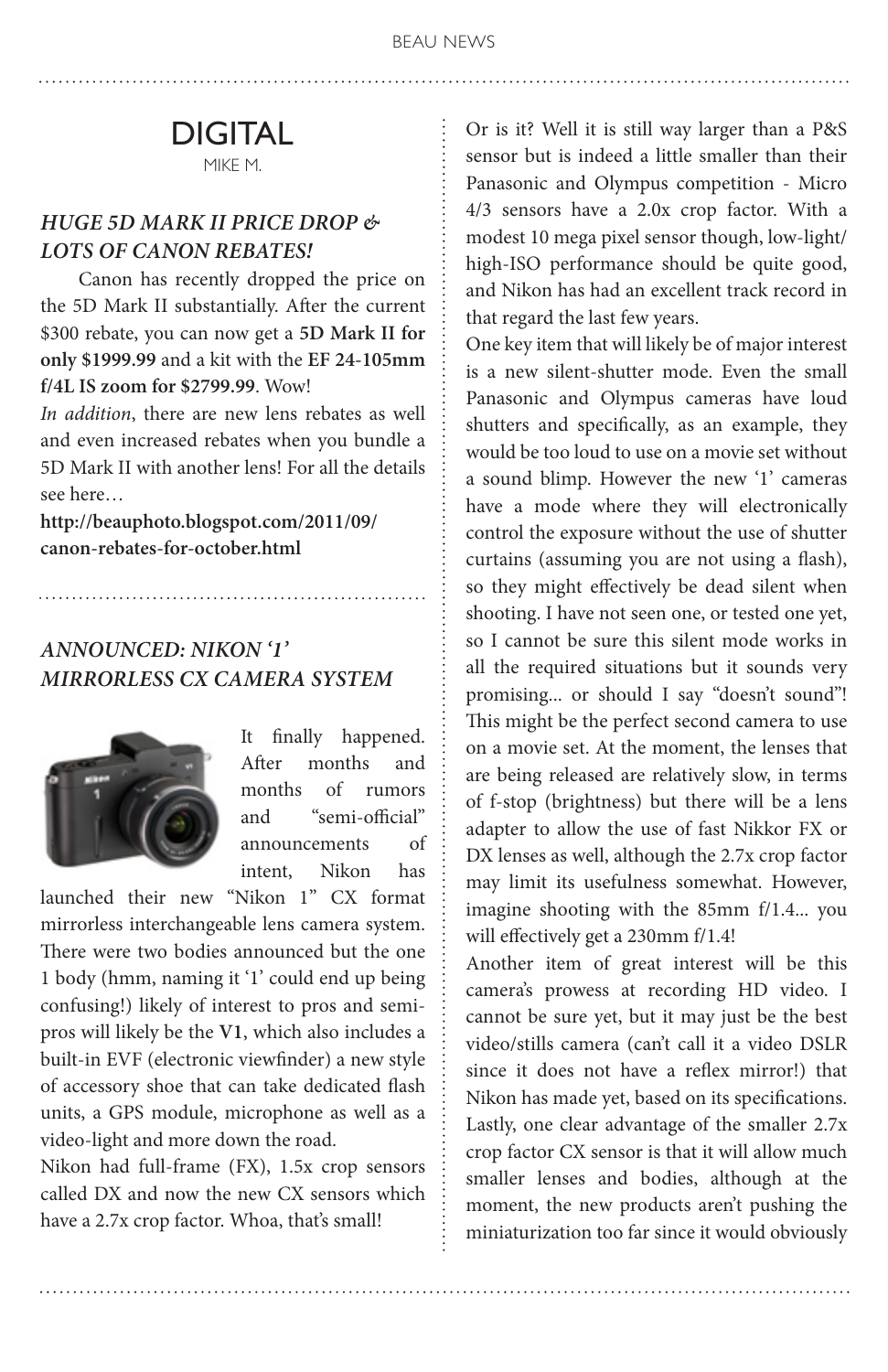compromise handling too. I think Nikon is waiting a little to see what the response is before committing to even smaller cameras.

Anyway, I will have more to say once I get my hands on a '1' and test it. Expect them to start selling at the end of October. As far as pricing, we have not received anything official from Nikon, but on Nikon Canada's website, you can see the system in detail and also see Nikon's MSRP prices.

#### *NEW: Beau Photo Store Blogs!*

*Effective immediately*, my digital imaging blog at http://mikemander.blogspot.com will no longer contain any significant Beau Photo content. I have now created a new storewide **Beau Photo Store Blogs** site. From this point forward, my imaging blog has been renamed (same URL still) to **Mike Mander's Photo & Imaging Blog** and it will simply contain entries of personal interest, new image galleries, trip blogs, photo projects, random images, announcements of updates to my website and so on. Beau Photo content will be minimized and the vast majority will be posted directly to the Beau Photo blog in the future. I may decide to post some technical photography articles on my own blog as well, rather than the new Beau blog, if I deem them too esoteric to be of general interest to Beau Photo customers. Anyway, this is all still very fluid and we'll have a better sense once the rest of the staff starts blogging regularly and we start getting feedback from you, our customers!

*For the full story and more details on the new Beau Photo blogs, see:* 

**http://mikemander.blogspot.com/2011/09/ new-beau-photo-supplies-store-blogs.html** *For the new blog please go to:* **http://beauphoto.blogspot.com**

#### *Clearance Stuff at incredibly low prices!*

We have quite a variety of older items still in stock at Beau, ones that have proven now to be more or less dead stock, ranging from brand new Polaroid digital film recorders ("print" computer images onto 35mm slides!), to macro accessory lenses and adapter tubes for older Canon P&S cameras, to 32-bit CardBus PCMCIA CompactFlash adapters. Lots and lots of items that may not be things most photographers will be interested in, but maybe... just maybe someone may still have a use for! Who knows, maybe you have an older Powershot G-series camera, and want a lens tube and wide-angle converter. Maybe you have an older PC laptop and want a fast built-in CF card reader. Heck, maybe you want to go retro and do slide shows, with a real slide projector, and show your newer retouched or otherwise Photoshop manipulated images alongside your older slide collection! You never know what some people might want...

We will be posting the more interesting "major" clearance items to our new blog at ridiculously low prices - way, way below our original wholesale pricing. The smaller items will go into a "Make us an offer" bin at the front of our store. No reasonable offer refused! Watch for this in the coming weeks!

> PRO SALES KEN S.

#### *Sennheiser now at Beau Photo*

It took us a long time but we finally have Sennheiser wireless kits, lav mics, shotgun microphones and accessories at Beau Photo. Sennheiser is world renowned for their audio recording and listening devices. With more than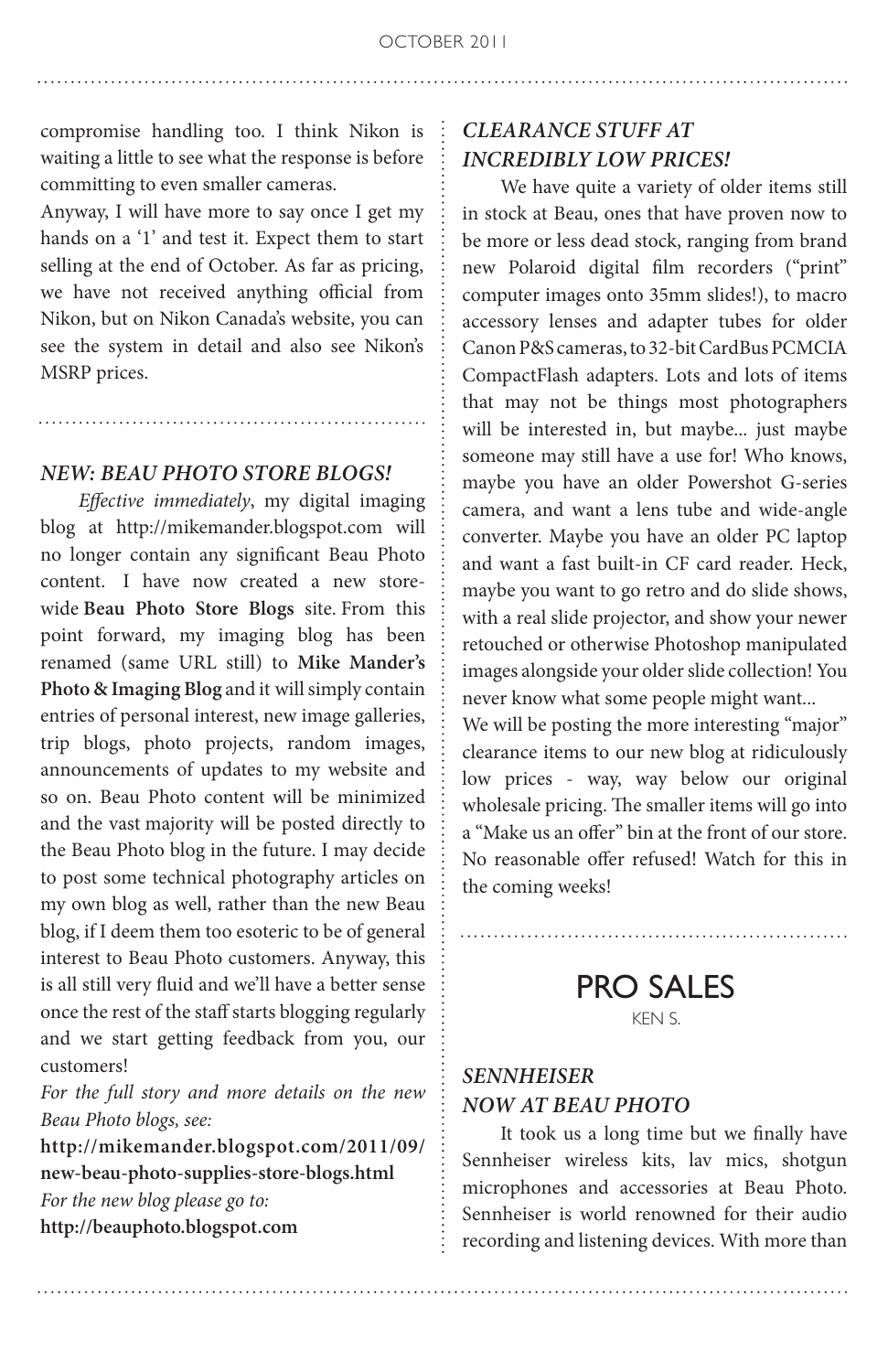sixty years of experience, Sennheiser has been creating outstanding audio products for professionals and consumers all over the world, winning countless awards and praise from



critics and competitors alike. We are very pleased to add Sennheiser to the list of quality products sold by Beau Photo.

*USED EQUIPMENT*



#### *Website Revamped*

 The used equipment section of our website will now become a blog with the most up to date list of used items that are for sale. Using this format will allow me to quickly add items as they become available and remove items after they sold. What is also great is that we will have an all new clearance section with gear selling at crazy blow out prices! This blog will also let me put short term sale items out for your perusal and consumption! Please don't worry about finding it as it will be linked to our regular web site so you won't have to hunt for it. *Watch for it real soooooooon!*

#### *Used Nikon Gear*

 We have just brought out a whole bunch of used Nikon gear for sale. Lenses, both primes and zooms, FX and DX models, and bodies both digital and film. Come in now for the best selection. These are priced to sell quickly.

#### *Manfrotto 314 Background support*  This great kit is designed

to support rolls or sheets of background paper or any other background material. The kit comprises of: 1 x 3 Section Telescopic Pole, 2 x Baby Stand, 2 x Mini Spring Clamp and Transport Kit Bag.

*Reg \$298.95 Sale \$259.95*

#### *PocketWizard Updates*

 PocketWizard engineers have been busy enhancing and improving their Control TTL products. These updates significantly improve the user experience with ControlTL products and further strengthen PocketWizard as the industry standard for wireless transmitters. ControlTL firmware update documents for the **Nikon MiniTT1 and FlexTT5** & **Canon MiniTT1 and FlexTT5**



*To download these updates go to:* **http://www.pocketwizard.com/support/ downloads**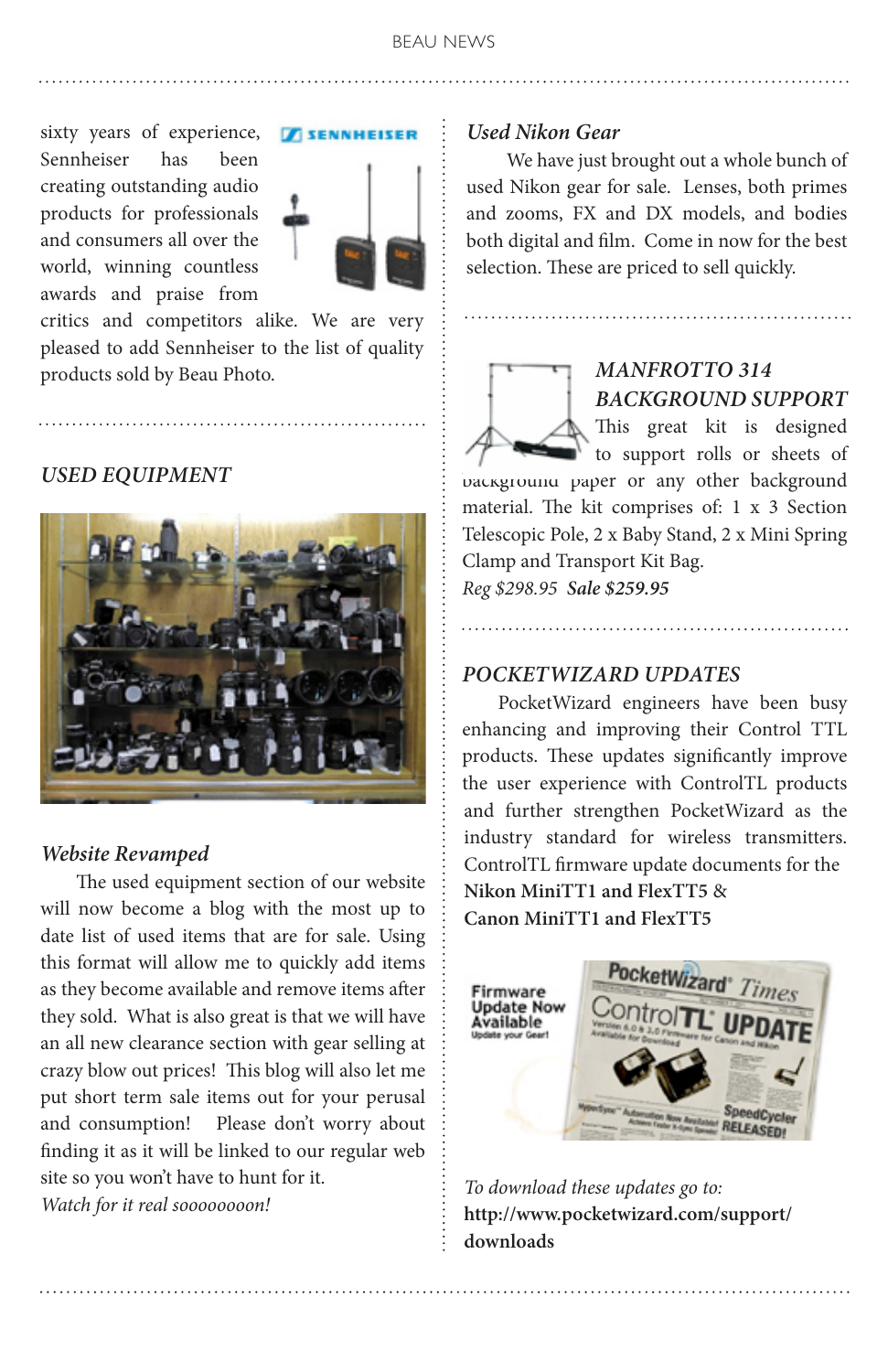#### RENTALS JASON K.

#### *Sennheiser MKE 400*



 Rugged, compact and versatile for great video sound: The **MKE 400** is a small shot gun microphone for cameras with a lighting shoe mount and external microphone input. The mount contains a convenient integrated suspension system that effectively suppresses noise from vibrations and handling caused by the user.

The sensitivity of the MKE 400 can be switched between close and longer distances resulting in precise audio and low noise. With its durable all metal construction and very long 300 hour battery life, this is a worthy tool in any amateur or professional videographer's kit!



#### *Canon 8-15mm f4L*

After months of waiting, we have finally received our very own Canon 8-15mm f4L Fisheye

Zoom! This lens produces circular images with a 180 degree angle of view when used at its widest setting on full frame Canon DSLRs such as the 5DMk II, and images which cover the full sensor area at 15mm. The lens incorporates marks at intermediate zoom positions marking the widest settings which can be used on APS-C and APS-H format cameras to give full frame images without vignetting. As with many 'L' lenses in

Canon's lens line-up, it features weather resistant construction, including a water-repellant Fluorine coating on the front and rear elements, and Canon's 'Sub-Wavelength Structure Coating' to minimize flare and ghosting. Having used a pre-production sample of this lens several months ago, I can attest to the resistance to flare of this lens. The 8-15mm f4L Fisheye replaces the 15mm f2.8 Fisheye in Canon's line-up, but don't worry, I'll keep it in the rental pool for the foreseeable future.

> **ACCESSORIES** MACIEJ W.

#### *BACK TO SCHOOL Specials!*



"Watcha talkin' about, back to school sale? Wasn't that last month??" Yup! But we're extending it until the end of October! That's right! Get 15% off on all of the Tamrac bags! And… if you buy any DSLR body, you'll get an additional **35% off on any clearance Tamrac bags**! If that's not a wicked deal, I don't know what is!

We have a limited number of **Ansmann Express Compact Chargers** (Plug-in chargers with 4– 2700 mAh batteries) regularly priced at \$19.95, on special for \$14.95. The batteries are usually at least \$5.50 each and you can use them in any NiMH charger (the included charger must be timed because there is no auto shut off).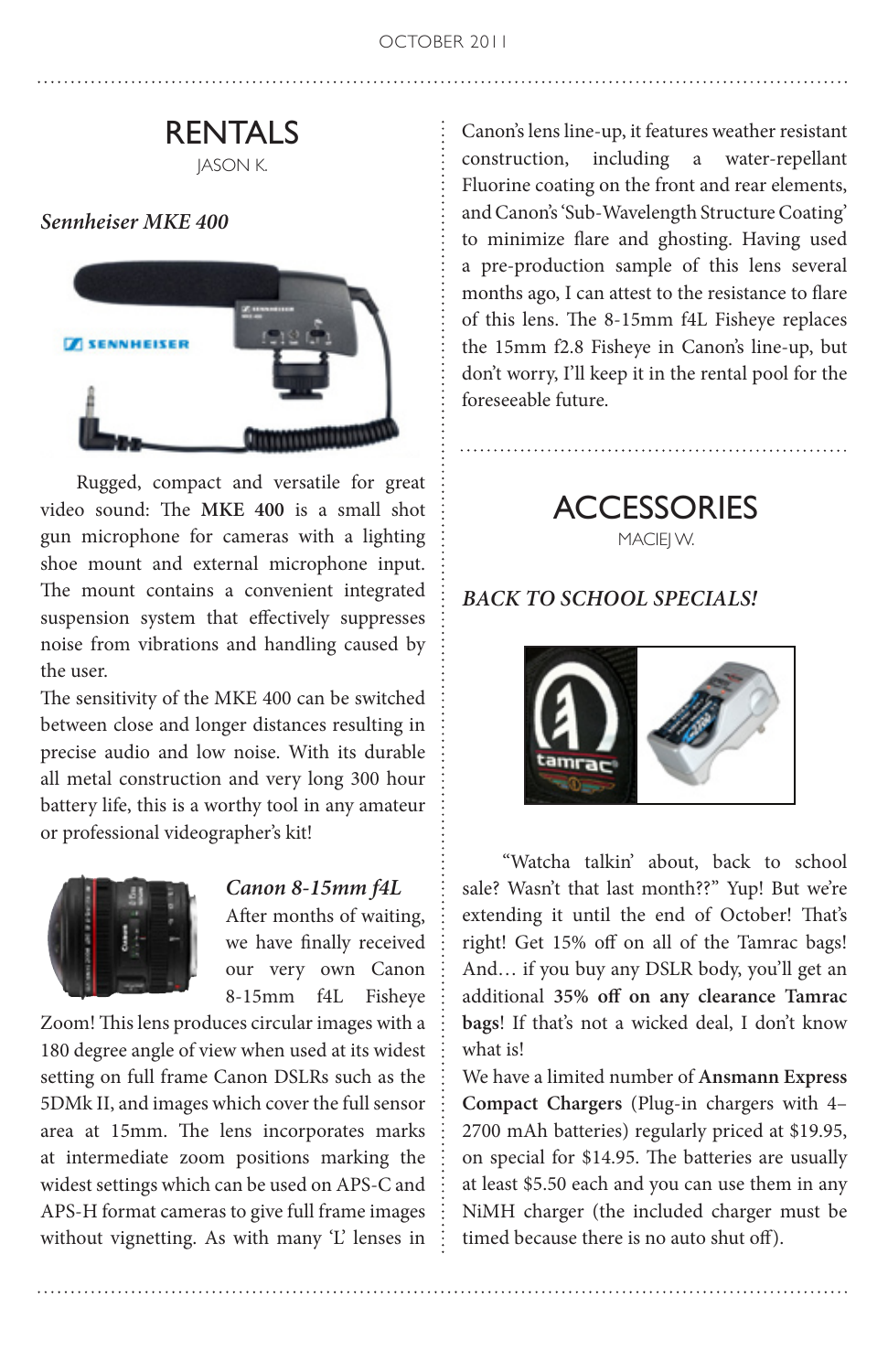# ALBUMS & FOLDERS

BARB B.

*Boo!!* Happy Spooooky October!! Got your Hallowe'en costume planned yet?

We have a handful of the **Fanfare 4x5 and 5x5**  White proofbooks at the blowout price of \$5.00 (these retailed at \$31.97 each). First come, first served. They come set up for 24 prints, but pages are easily removed. I also have a case of the Concord 5x7 (140 prints) proofbooks, regularly priced at \$39.41 each, on blowout for \$20.00 each.

I will be placing my final Christmas order for TAP stock products by November 22nd, and AGT products about a week later. If you need anything brought in, you need custom imprinting for an upcoming project, or you've decided to redesign yourself for 2012, now is the time to get in touch with me, give me the date you'll need them for, and we'll work out a schedule for you.

RENAISSANCE ALBUMS

SIMON B.

#### *HAVE YOUR SAY!*

Our store manager Carol and and I will be meeting with the executive team at Renaissance Albums in New York on October 25th. This is an opportunity to air your views and make any suggestions that you think can improve Renaissance's service – Please email us with your feedback by **October 16th** to

**albums@beauphoto.com** and in the subject title enter **Feedback**.

We will also be attending PDN PhotoPlus Expo/ WPPI NYC 2011 for the rest of the week. If you are planning to be there please let us know. We would love to see you!

#### *Christmas Holiday 2011 Deadline reminder*

HOLIDAY ORDERS (to be received in Canada before Dec 24th)

#### **OPTION C**

Orders must be given FINAL approval by *Monday 7th November 2011* **OPTION B** Orders must be in-house by *Monday 7th November 2011* **SOHO STYLER**  Orders must be given FINAL approval by *Monday 7th November 2011* **OPTION A** Orders must be given FINAL approval by *Friday 11th November 2011*

#### *Sale Renaissance albums Hudson Range: 15% clearance*

The Hudson album is a premium self-adhesive album that provides you with the finest flushmount look.



**HUDSON 5x7** – 10 page – Black (SMB05/07-10BB) \$56.00 *now \$47.60* **HUDSON 8x10** – 10 page- Black (SMB08/10-10BB) \$71.00 *now \$60.35*

*While stock lasts!*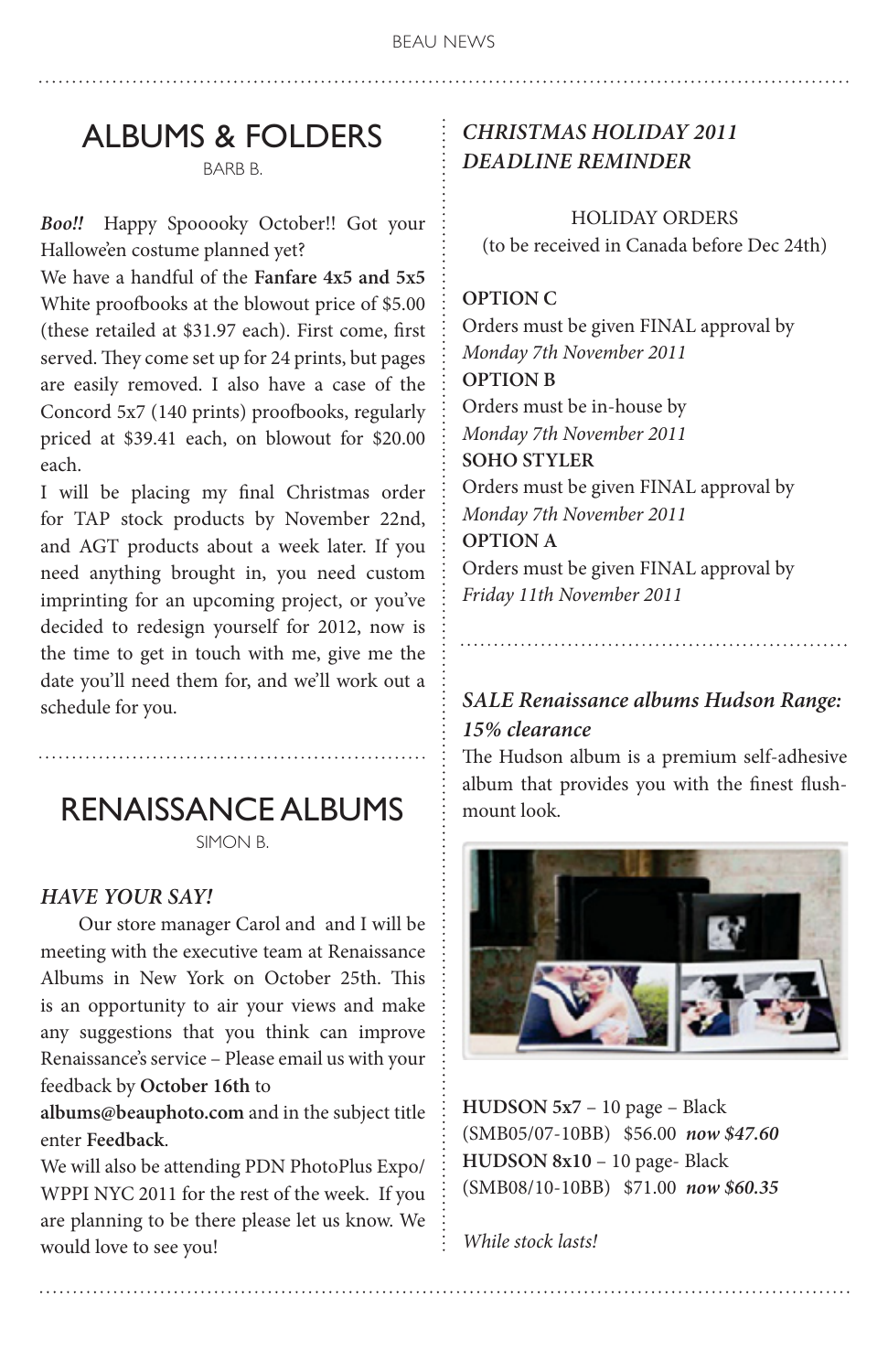## FILM

#### ARSENI K.

#### *NEW KODAK PORTRA LINES: A Brief Comparison*

Kodak has consolidated their Portra NC/VC lines into one family - simply, PORTRA. To offer a comparison for how the new film hold up to the old film, we have provided a helpful chart: